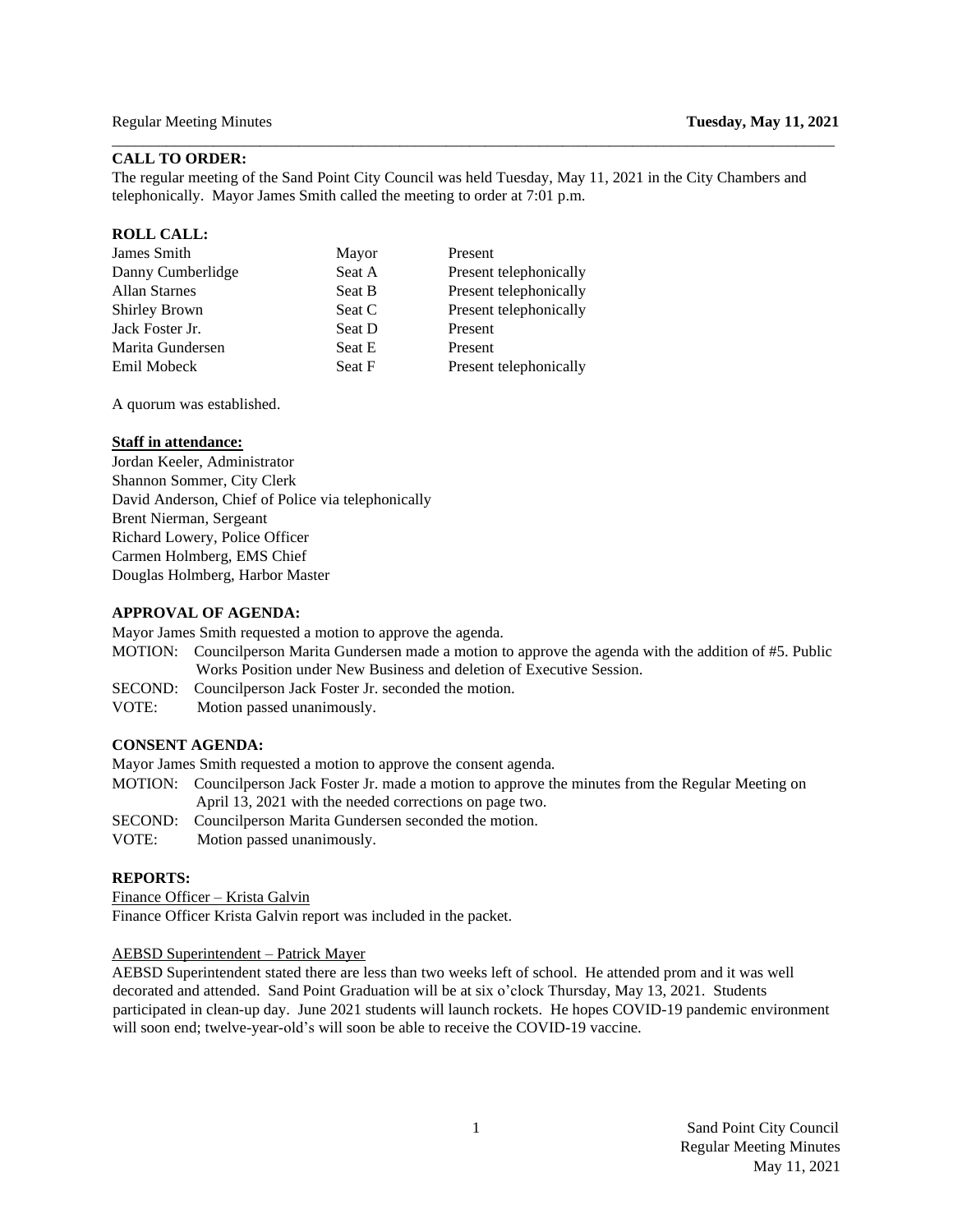## Administrator – Jordan Keeler

Administrator Keeler reported the American Rescue Plan final guidance or distribution has not been announced at this time the City will receive \$220,000. He has not received word from the City's liability insurance company. After his memo was submitted, he received a health care quote. He stated the City will go with an HSA style plan which should save the City about \$12,000 to \$15,000 per year, he will get in contact with them about how the reimbursement process works. There will be two remote maintenance workers arriving the next day to help with guidance or troubleshoot on the water and sewer system.

Councilperson Brown stated it would be nice to let council know where the extra CARES Act funding went. Administrator Keeler stated he can email a spreadsheet for salary and non-salary expenses into which fund. Mostly non-salary expenses went to the general fund, i.e., PPE or additional payouts for fire and EMS volunteers, hardware, some stuff for water and sewer operators; with salary reimbursements most of it went to the general fund to cover one hundred percent of the Public Safety, half of his salary and reimbursements for fifty percent of the Harbor Masters salary, a portion went to the Water and Sewer Operators salary. He stated he can provide the spreadsheet copy by email or hard copy. Councilperson Brown stated by email or FYI. Councilperson Emil Mobeck asked Administrator Keeler who kind of health insurance is proposed and how will it help an employee. Administrator Keeler replied the current plan the City has is a traditional health insurance plan, paying the maximum out of pocket and per year deductible, the proposed new plan would have an employee pay more upfront and the deductible is a lot higher but maximum out of pocket is lower. With a HSA you can make a pre-tax contribution during payroll and monies put into your account can be rolled over in the next fiscal year, so your monies do not expire. You can use your HSA for example, contacts, prescription medications or personal care products.

### Police Chief – Dave Anderson

Police Chief Dave Anderson reported there is statistical information included in his report. Officer Farr has left the department to be closer to home and is currently recruiting for a replacement. The Sand Point Police has been working with the Task Force and that has been very successful.

## EMS Chief – Carmen Holmberg

EMS Chief Carmen Holmberg reported there were a total of Rescue 1 had five calls, three tone outs and two medevacs. Instructor Ron Bowers was in Sand Point and held two BLS classes with seventeen people completing them and a forty-hour ETT class with eight attendees and passed. Karen McMillian had been with the Sand Point EMS for ten years and a celebration was held to congratulate her and her dedication to EMS.

Administrator Keeler asked EMS Chief Holmberg if she could put the eight people who passed in her report for next months meeting for proper recognition. EMS Chief Holmberg replied yes.

Fire Chief – Jason Bjornstad No report given at this time.

Public Works Director – Vacant No report given at this time.

Councilperson Brown asked if anyone was in charge since Interim Public Works Director is away. Mayor Smith replied not at this time. Councilperson Brown stated it is an idea.

#### Harbor Master – Douglas Holmberg

Harbor Master Douglas Holmberg reported things have picked up in the harbor and they are busy. There were issues with the Travel Lift, don't know if it's the hydraulics or electrical, they will troubleshoot it after launching boats. The Grove had broken down, they looked at the recommendations from a Kendrick Equipment technician. He thanked Allan Starnes and David Walls for help working on the Grove.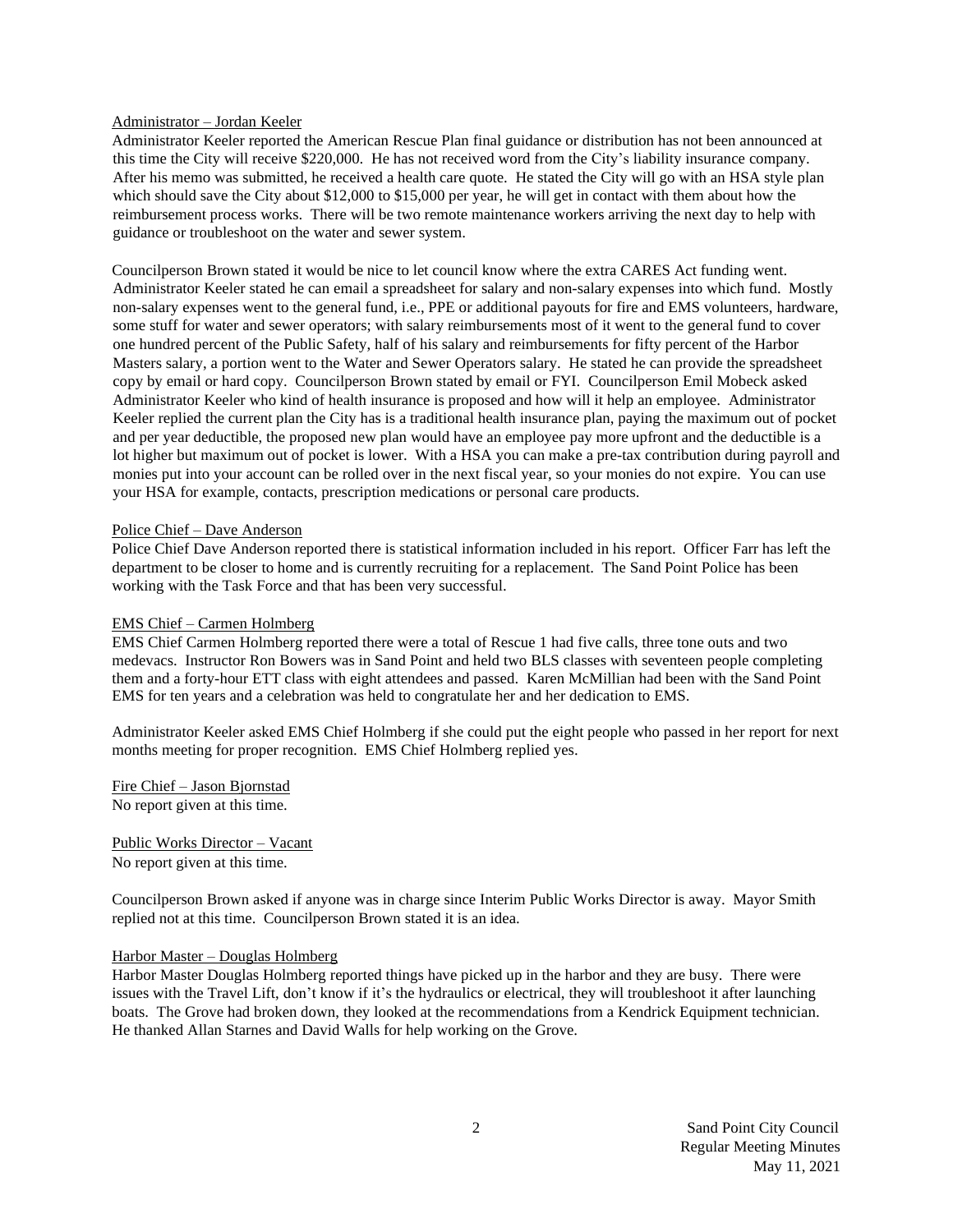# Student Representative – Chance Griffith

Student Representative Chance Griffith stated the school had participated in clean-up day and thanked the City for the prizes awarded. Student Council hosted prom the prior weekend. Graduation is in the next week and the public is able to attended. The school will have beach day in the next week and which will end the school year.

Councilperson Mobeck asked Student Representative Griffith if he could elaborate on graduation attendees. Student Representative Griffith replied as far he knows it is open to the public. Ms. Holmberg added it is basically open to the public and they will write down who attends, she didn't know if graduation will start at six or seven o'clock due to health screening.

# **HEARINGS, ORDINANCES, AND RESOLUTIONS:**

1. Ordinance 2021-02: FY22 Budget  $-1$ <sup>st</sup> Reading

MOTION: Councilperson Marita Gundersen made a motion to put Ordinance 2021-02: FY22 Budget on the floor for 1<sup>st</sup> reading.

SECOND: Councilperson Jack Foster Jr. seconded the motion.

VOTE: Motion passed unanimously.

Administrator Keeler stated the City faces a \$544,000 deficit this upcoming fiscal year. Sand Point is a resourcebased economy, commercial fishing is the main stay and provides personal income and City tax dollars. There has been a steady decline in Raw Fish and Sales tax over the years. Looking at the upcoming season, he doesn't know if the price or volume of fish, those two are the main drivers for tax and doesn't know if there will be a winter fishery. As of right now, he estimated roughly \$1,000,000 in raw fish and sales tax coming in, a pessimistic projection. The budget includes funding from City lessees, community revenue sharing and shared fisheries tax. On the expense side the general fund budget shows a loss but once can allocate it to different departments such as insurance liability, cost of audits, harbor or public works fund. The fiscal year has a good increase to the public safety fund. The harbor fund shows loss of maintenance monies because of the travel lift, the harbor shows an increase in wharfage and travel lift fees, offset by the revenue bond expenses. He budgeted ARP for the next fiscal year, during the mid-year budget he will be able to segregate the fund to different departments.

- 2. Ordinance  $2021-03$ : Harbor Rate Increase  $-1<sup>st</sup>$  Reading
- MOTION: Councilperson Marita Gundersen made a motion to put Ordinance 2021-3: Harbor Rates Increase on the floor for  $1<sup>st</sup>$  reading.
- SECOND: Councilperson Allan Starnes seconded the motion.
- VOTE: Motion passed unanimously.

Administrator Keeler stated the harbor fees are set in code; the proposed increase is twenty percent. The reason for the increase is to receive additional funding in order to pay for the revenue bond and to maintain a cushion, one of stipulations the bond bank has asked of the City. If council wants the ordinance to become effective at the June meeting, he can amend the ordinance before the meeting.

Councilperson Brown asked if a smaller boat in a longer moorage stall, the boat has to pay for the stall length and not the boat length. She asked if a person can request to be moved to a smaller stall to pay for the boat length. Harbor Master Holmberg replied a person who asked to be moved to a smaller stall, there was no space available at that time. Councilperson Brown asked if the wording in the harbor fees, charges and payments ordinance can be changed. Administrator Keeler replied yes, they can look at different alternative wording.

# **OLD BUSINESS: None.**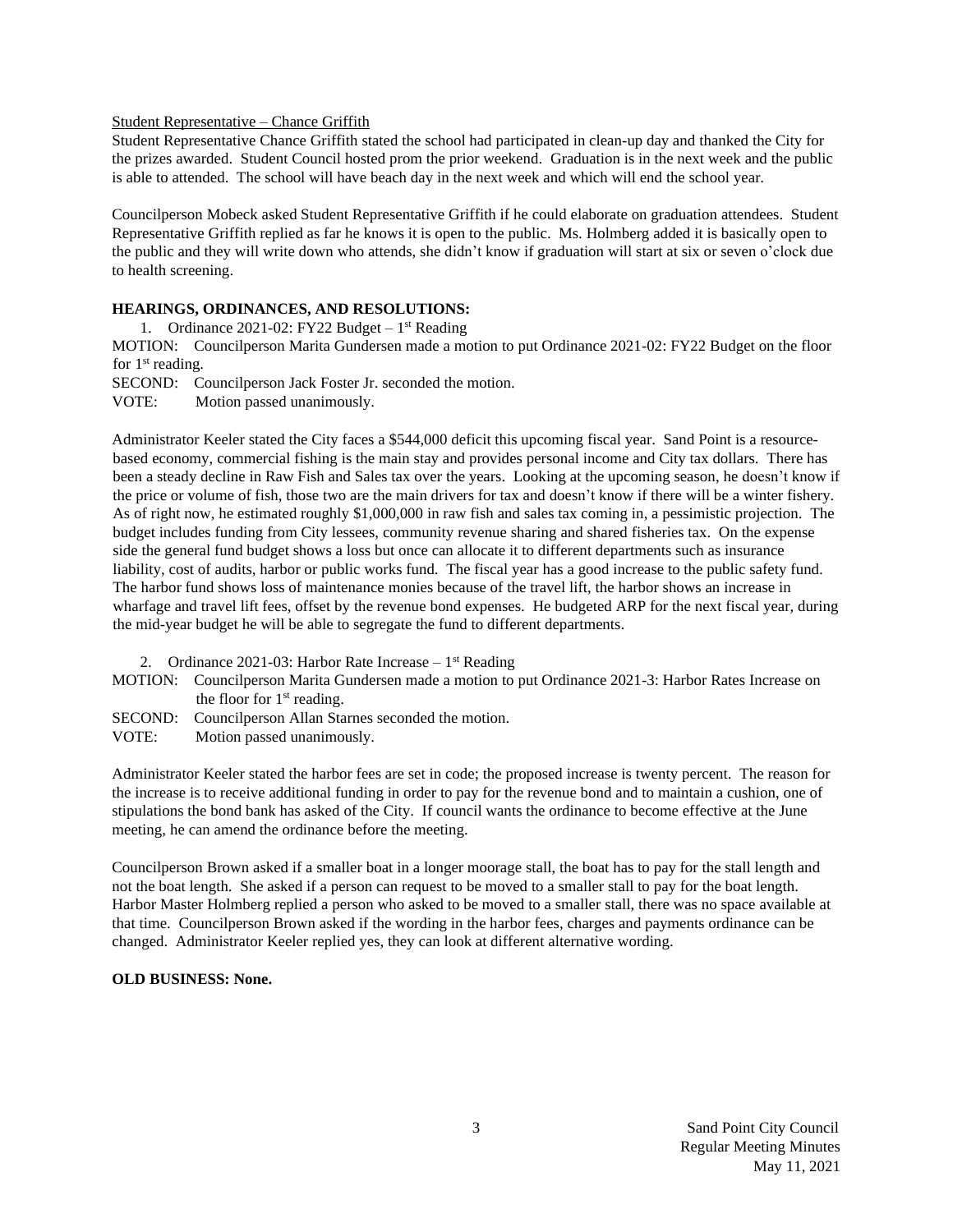# **NEW BUSINESS:**

- 1. Donation Request: Pink Rain Champagne
- MOTION: Councilperson Marita Gundersen made a motion to donate \$1,000 to Pink Rain Champagne.
- SECOND: Councilperson Jack Foster Jr. seconded the motion.
- VOTE: Motion passed unanimously.
	- 2. Donation Request: QTT Annual Graveyard Clean-up
- MOTION: Councilperson Shirley Brown made a motion to donate \$500 to the QTT Annual Graveyard Clean-up.
- SECOND: Councilperson Marita Gundersen seconded the motion.
- VOTE: Motion passed unanimously.
	- 3. Donation Request: PHT Family Fun 4<sup>th</sup> of July Celebration
- MOTION: Councilperson Marita Gundersen made a motion to donate \$500 to the PHT Family Fun 4<sup>th</sup> of July Celebration.
- SECOND: Councilperson Emil Mobeck seconded the motion.
- VOTE: Motion passed unanimously.
	- 4. Gaming Funds Regulations & Uses

Administrator Keeler stated in his memo about the State rules on how the funds are allowed to be used. The monies do not come out of the general fund, by law, the monies need to be in a separate account. Administrator Keeler suggested to Council a short one-page donation application and Council take a look at the requests in either a January or February. The application would request the applicant's budget and how they would move forward with their events. Direction was given to Administrator Keeler to draft a donation request application.

Councilpersons Foster, Brown and Gundersen agreed it is a good idea.

5. Public Works Position

Mayor Smith stated the past Shop Foreman and Laborer are no longer working with the City. Councilperson Gundersen asked what is the current plan is for the Interim Public Works Director David Stokes and 3 months left on his contract and what is the plan after the 3 months. Councilperson Brown stated David Stokes has 3 months left on his contract and the City needs to look into having a permanent Public Works Director. She also stated she does not want to see glass and cans going to the land fill which will shorten the life of the land fill, that was one of the reasons for the purchase of the glass crusher. Mayor Smith stated the public works employees we currently have can help with recycling bottles and post for the Shop Foreman position.

MOTION: Councilperson Emil Mobeck made a motion to post for the Shop Foreman position.

SECOND: Councilperson Marita Gundersen seconded the motion.

VOTE: Motion passed unanimously.

#### **PUBLIC COMMENTS:**

Arlene Gundersen commented QTT has started as of this day, QTT has a recycling contest for number one plastics and cans. Douglas Holmberg commented for public to stop squeezing by when the harbor crew is moving boats, for traffic to stop and wait, a safety precaution for the crew.

# **COUNCIL COMMENTS:**

Mayor Smith stated the next council meeting will be Friday, June 4, 2021.

# **ADJOURNMENT:**

MOTION: Councilperson Marita Gundersen made a motion to adjourn. SECOND: Councilperson Emil Mobeck seconded the motion.

The meeting adjourned at 8:12 p.m.